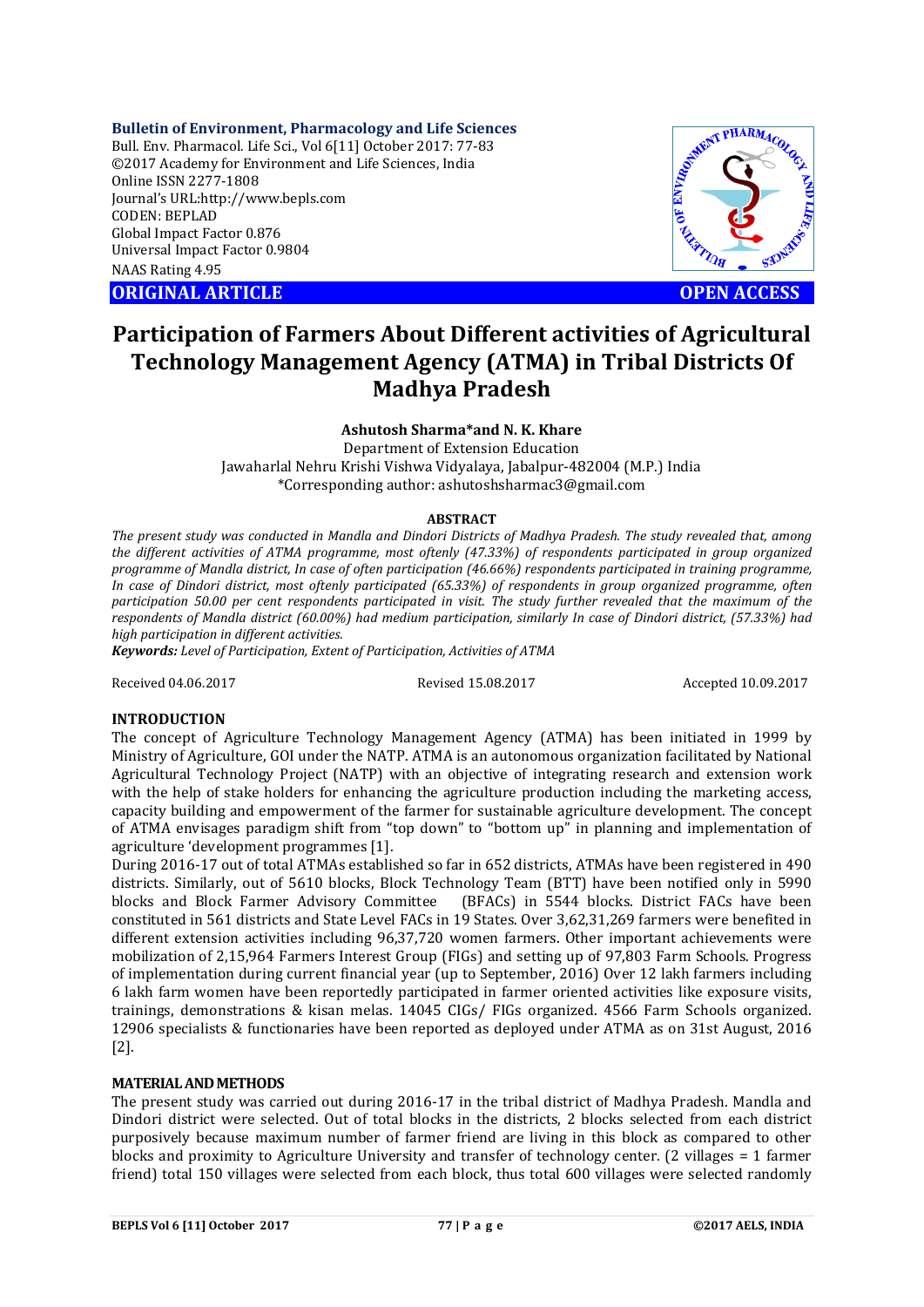#### **Sharma and Khare**

on the basis of maximum availability of respondents in the villages. From selected block  $(1 \text{ block} = 150$ villages =75 farmer friend) 75 respondents were selected randomly from each selected villages. Thus, the total 300 farmer friends were considered as respondent for this study. The data were collected personally through pre-tested interview schedule which was prepared on the basis of objectives of the study. Collected data were processed and tabulated by using appropriate statistical methods.

For measuring the participation of respondent in the ATMA, 11 major activities were selected viz. programme scheme, training, demonstration, visit, kisan mela etc. Responses of beneficiary respondents regarding their participation in selected ATMA activities were collected on a four continuum scale namely "most often", "often", "some times" and "never" were done as "3", "2", "1" and "0" respectively. Participation index was worked out by using the maximum obtainable score for each respondent by using the following formula:

P.I. 
$$
\frac{0}{s} \times 100
$$

Where,

PI = Participation index of respondent  $\begin{array}{lll} \n0 & = \text{Total obtained score by} \\ \n\end{array}$  = Total obtainable score  $=$  Total obtainable score

## **RESULTS AND DISCUSSION**

# **Distribution of the respondents according to their participation of different ATMA activities**

Distributions of the respondents according to their participation of different activities of ATMA are presented in Table 1. The data reveals that among the different activities of ATMA programme participated most oftenly 47.33 per cent participated in group organized programme by respondents of Mandla district, followed by participated in training programme (39.33%), followed by participated in FIGs meeting (33.33%), participated in demonstration (32.66%), participated in visit and kisan sanghosthi (31.33%), participated in farmer school (25.33%), participated in farmer & scientist interaction programme (27.33%), participated in kisan mela (26.00%), participated in farmer interest group (25.33%), and 20.66 per cent were participated in prize distribution programme.

In case of often participation out of different activities of ATMA programme, 46.66 per cent respondents participated in training programme, followed by participated in demonstration programme (42.00%), participated in kisan mela (38.66%), participated in prize distribution programme and farmer interest group (37.33%), participated in visit (34.66%), participated in group organized program (30.00%), participated in farmer school (28.66%), participated in FIGs meeting (26.66%), participated in kisan sangosthi (26.00%) and participated in farmer & scientist interaction programme (37.33%).

As regard to rarely participation in different activities of ATMA programme respondents of Mandla district participated visit and farmer interest group (30.00%), followed by participated in farmer school (28.00%), participated in prize distribution programme (27.33%), participated in kisan mela and farmer & scientist interaction programme (26.66%), participated in FIGs meeting (26.00%), participated in kisan sangosthi (24.66%), participated in group organized programme (21.33%), participated in demonstration programme (18.66%), participated in training programme (11.33%), respectively. The different activities of ATMA programmes, participated in farmer & scientist interaction programme, participated in kisan sangosthi, participated in prize distribution programme, participated in FIGs meeting, participated in farmer school, participated in kisan mela, participated in farmer interest group, participated in demonstration programmes, participated in visit programme, participated in training programme, and participated in group organized programme were never used by 20.66 per cent, 18.00 per cent, 14.66 per cent, 14.00 per cent, 12.66 per cent, 8.66 per cent, 7.33 per cent, 6.66 per cent, 4.00 per cent, 2.66 per cent and 1.33 per cent of respondents of Mandla district, respectively.

In case of Dindori district, distributions of the respondents according to their participation of different activities of ATMA are presented in Table 4.8. The data reveals that among the different activities of ATMA programme participated most oftenly 65.33 per cent participated in group organized programme by respondents, followed by participated in training programme (56.00%), followed by participated in kisan mela (43.33%), participated in farmer interest group (41.33%), participated in farmer school and FIGs meeting (37.33%), participated in farmer & scientist interaction programme (32.66%), participated in kisan sanghosthi (32.00%), participated in visit (31.33%), participated in demonstration (30.66%), and 23.33 per cent were participated in prize distribution programme.

In case of often participation out of different activities of ATMA programme, 50.00 per cent respondents participated in visit, followed by participated in demonstration programme (46.00%), participated in training programme (37.33%), participated in kisan sangosthi (36.66%), participated in farmer interest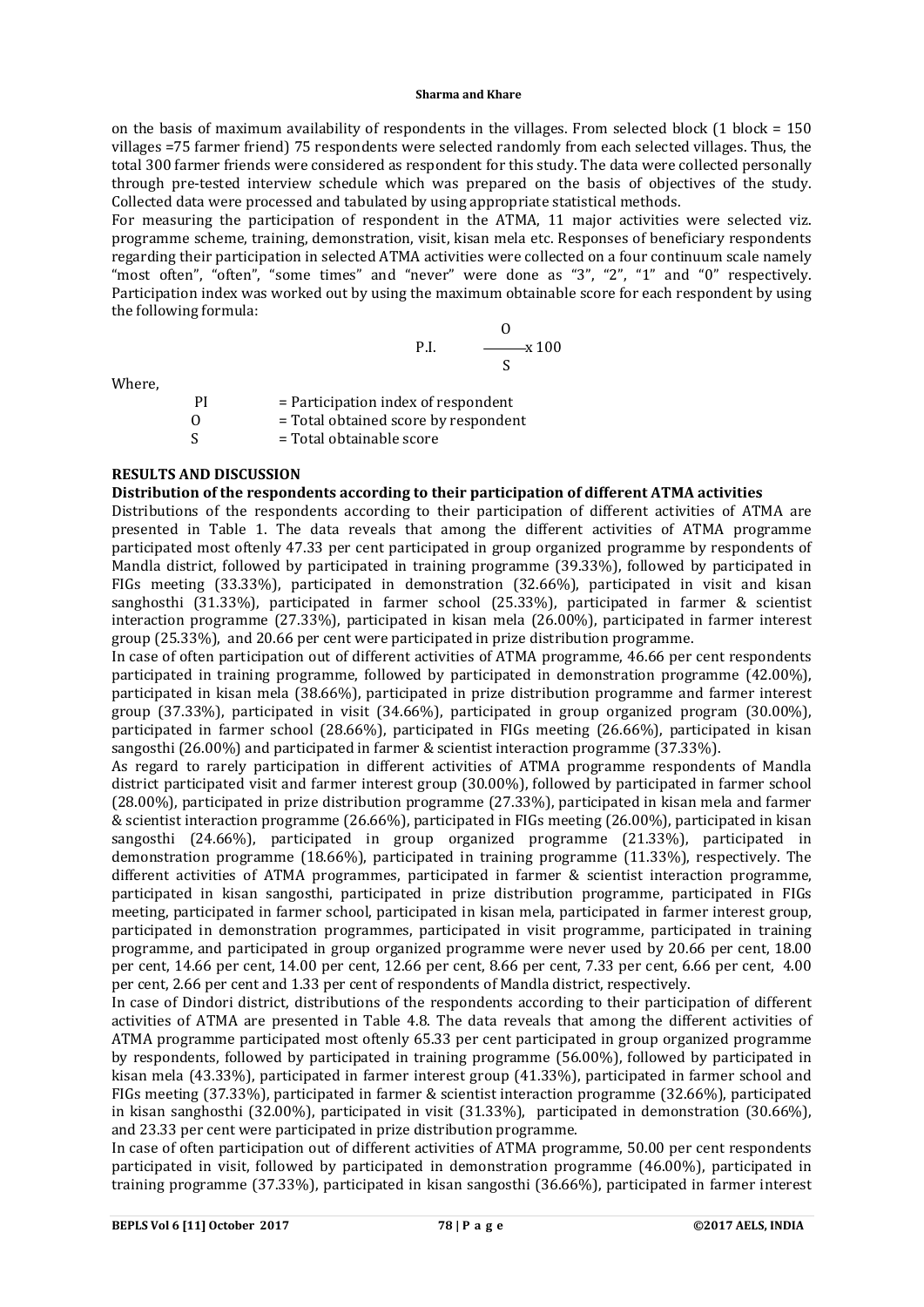group (36.00%), participated in FIGs meeting (34.66%), participated in farmer school (33.33%), participated in prize distribution programme (30.00%), participated in kisan mela (28.66%), participated in farmer & scientist interaction programme (26.00%), and participated in group organized program (24.00%).

As regard to rarely participation in different activities of ATMA programme respondents of Dindori district participated in prize distribution programme (30.66%), followed by participated in farmer & scientist interaction programme (26.66%), participated in kisan mela and participated in kisan sangosthi (225.33%), participated in farmer school (22.66%), participated in demonstration programme (22.00%), participated in FIGs meeting (21.33%), Participated in farmer interest group (20.00%), participated in visit (17.33%), participated in group organized programme (8.66%), and participated in training programme (6.66%), respectively.

The different activities of ATMA programmes, participated in prize distribution programme, participated in farmer & scientist interaction programme, participated in farmer school and FIGs meeting, participated in kisan sangosthi, participated in group organized programme, participated in kisan mela and participated in farmer interest group, participated in visit programme and participated in demonstration programmes, were never used by 16.00 per cent, 14.66 per cent, 6.66 per cent, 4.00 per cent, 2.66 per cent, 1.33 per cent of respondents of Dindori district, respectively.

It could be concluded that 47.33 per cent respondents of Mandla district most oftenly participated in group organized programme whereas, 46.66 per cent oftenly participated in training programme, 30.00 per cent was rarely participated in visit and farmer interest group, 20.00 per cent respondents were never participated in farmer & scientist interaction programme . in case of Dindori district, it could be concluded that 65.33 per cent respondents most oftenly participated in group organized programme whereas, 50.00 per cent often participated in visit, 30.66 per cent rarely participated in prize distribution programme, 16.00 per cent respondents were never participated in prize distribution programme.

The overall participation in different activities of ATMA is present in (Table 2). The data reveals that the majority of the respondents of Mandla district (60.00%) had medium participation, whereas, 35.34 per cent and 4.66 per cent of respondents were having high and low level of participation, respectively. In case of Dindori district, (57.33%) had high participation, whereas, 40.00 per cent and 2.64 per cent of respondents were having medium and low level of participation, respectively. It could be concluded that maximum of the respondents (50.00%) had medium level of participation in the different activities of ATMA programme.

In order to observe the difference between the level of participation about Mandla and Dindori districts of tribal farmers in relation to cafeteria activities of ATMA, a large sample z test was applied and the results are summarized in (table 3). It reveals that tribal farmers of Dindori were found to be significant superior at 1% level of significance rather than that of the tribal farmers of the Mandla district. It showed that ATMA programme had been working an important role in enlarge the participation of the farmers may be due to elevation awareness [3, 4].

## **Extent of participation among the respondents regarding different activities of ATMA**

On the overall basis, in case of Mandla respondents the level of participation regarding different cafeteria activities of ATMA. 74.44 per cent was participated in group organized programme followed by participated in training programme (74.22%), participated in demonstration programme (66.88%), visit programme participation (64.44%), kisan mela participation (60.66%), farmers interest group participation (60.22%), participation in FIGs meeting (59.77%), participation in farmer school (59.11%), participation in kisan sangosthi (56.88%), participation in prize distribution programme (54.66%), and participation in farmer & scientist interaction programme (53.11%) The overall level of participation regarding different cafeteria of ATMA activities was noted to be 62.22 per cent (Table 4) In case of Dindori district, the e of participation regarding different cafeteria activities of ATMA. 84.22 per cent was participated in group organized programme followed by participated in training programme (83.11%), participated in farmer interest group (72.00%), participated in kisan mela (70.88%), participation in visit (70.44%), participation in demonstration programme (68.66%), participation in FIGs meeting (67.55%), participation in kisan sangosthi (64.88%), participation in farmer & scientist interaction programme (58.88%) and participation in prize distribution programme (53.55%). The overall level of participation regarding different cafeteria of ATMA activities was noted to be 69.21 per cent (Table 4). Thus, it may be concluded that majority of respondent (79.33%) had level of participation regarding group organized programme. The overall level of participation regarding different cafeteria of ATMA activities was noted to be 65.71 per cent. Sahu [7] found the similar finding.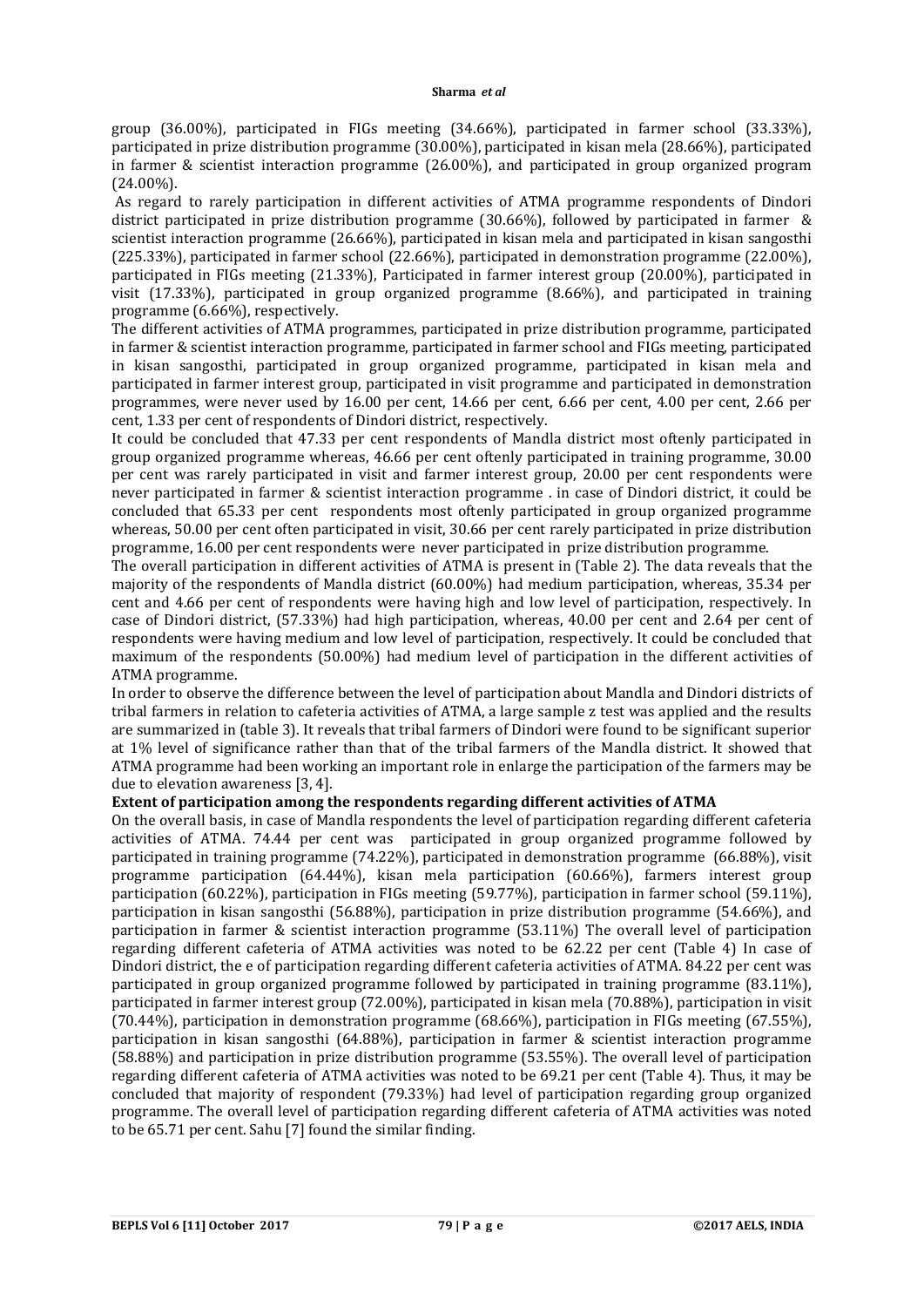## **Correlation analysis of independent variables with the Participation of famers in different ATMA activities**

To determine the relationship of selected independent variables with the participation of farmers in different ATMA activities of the respondents, the correlation analysis was worked out and results are present in Table 5. The finding revealed that out of 18 independent variables only 5 variables i.e. Source of information, Risk orientation, scientific orientation, Economic motivation and Achievement motivation were found to be positive and highly significantly correlated at 0.01 level of probability with the participation of farmers in different ATMA activities of the respondents.

The other variables like age, education, family size and social participation, house type, farm power, material possession, Occupation, land holding, annual income, credit acquisition, Contact with extension personals, and Cosmopoliteness showed statistically non significant relationship with the participation of farmers in different ATMA activities of the respondents.

In case of Dindori respondents out of 18 independent variables only 10 variables i.e. family size, credit acquisition and contact with extension personals were found to be positive and significantly correlated at 0.05 level of probability and Age, annual income, Scientific orientation, Economic motivation and Achievement motivation were found to be positive and highly significantly correlated at 0.01 level of probability and age and social participation were found to be negative and highly significantly correlated at 0.01 level of probability with the participation of farmers in different ATMA activities of the respondents. However, remaining 8 independent variables i.e. house type, farm power, Material possession, Occupation, Land holding, Source of information, Risk orientation and Cosmopoliteness could not indicated any significant relationship with the participation of farmers in different ATMA activities of the respondents [5, 6].

| <b>ATMA</b> activities                                         |               | <b>Most often</b> |               |                          |                   | <b>Often</b>  |               |                |  |
|----------------------------------------------------------------|---------------|-------------------|---------------|--------------------------|-------------------|---------------|---------------|----------------|--|
|                                                                |               |                   | Rarely        | <b>Never</b>             | <b>Most often</b> | <b>Often</b>  | Rarely        | <b>Never</b>   |  |
|                                                                | f             | f                 | f             | f                        | f                 | f             | f             | f              |  |
| Participated in group<br>organized<br>programme                | 71<br>(47.34) | 45<br>(30.00)     | 32<br>(21.33) | $\overline{c}$<br>(1.33) | 98<br>(65.34)     | 36<br>(24.00) | 13<br>(8.66)  | 3<br>(2.00)    |  |
| Participated in                                                | 59            | 70                | 17            | $\overline{4}$           | 84                | 56            | 10            | $\theta$       |  |
| training programme                                             | (39.34)       | (46.67)           | (11.33)       | (2.66)                   | (56.00)           | (37.34)       | (6.66)        | (0.00)         |  |
| Participated in visit                                          | 47            | 52                | 45            | 6                        | 47                | 75            | 26            | $\overline{2}$ |  |
| programme                                                      | (31.34)       | (34.66)           | (30.00)       | (4.00)                   | (31.34)           | (50.00)       | (17.33)       | (1.33)         |  |
| Participated in<br>demonstration<br>programme                  | 49<br>(32.67) | 63<br>(42.00)     | 28<br>(18.67) | 10<br>(6.66)             | 46<br>(30.67)     | 69<br>(46.00) | 33<br>(22.00) | 2<br>(1.33)    |  |
| Participated in kisan                                          | 39            | 58                | 40            | 13                       | 65                | 43            | 38            | $\overline{4}$ |  |
| mela                                                           | (26.00)       | (38.67)           | (26.67)       | (8.66)                   | (43.34)           | (28.66)       | (25.34)       | (2.66)         |  |
| Participated in farmer<br>& scientist interaction<br>programme | 41<br>(27.34) | 38<br>(25.33)     | 40<br>(26.67) | 31<br>(20.66)            | 49<br>(32.67)     | 39<br>(26.00) | 40<br>(26.67) | 22<br>(14.66)  |  |
| Participated in kisan                                          | 47            | 39                | 37            | 27                       | 48                | 55            | 38            | 9              |  |
| sangosthi                                                      | (31.34)       | (26.00)           | (24.66)       | (18.00)                  | (32.00)           | (36.66)       | (25.34)       | (6.00)         |  |
| Participated in prize<br>distribution<br>programme             | 31<br>(20.67) | 56<br>(37.34)     | 41<br>(27.34) | 22<br>(14.66)            | 35<br>(23.33)     | 45<br>(30.00) | 46<br>(30.67) | 24<br>(16.00)  |  |
| Participated in farmer                                         | 46            | 43                | 42            | 19                       | 56                | 50            | 34            | 10             |  |
| school                                                         | (30.66)       | (28.67)           | (28.00)       | (12.66)                  | (37.34)           | (33.34)       | (22.66)       | (6.66)         |  |
| Participated in farmer                                         | 38            | 56                | 45            | 11                       | 62                | 54            | 30            | $\overline{4}$ |  |
| interest group                                                 | (25.34)       | (37.34)           | (30.00)       | (7.33)                   | (41.34)           | (36.00)       | (20.00)       | (2.66)         |  |
| Participated in FIGs                                           | 50            | 40                | 39            | 21                       | 56                | 52            | 32            | 10             |  |
| meeting                                                        | (33.33)       | (26.66)           | (26.00)       | (14.00)                  | (37.34)           | (34.66)       | (21.34)       | (6.66)         |  |

| Table 1: Distribution of the respondents according to their participation of different ATMA |
|---------------------------------------------------------------------------------------------|
| activities                                                                                  |

Parenthesis shows the percentage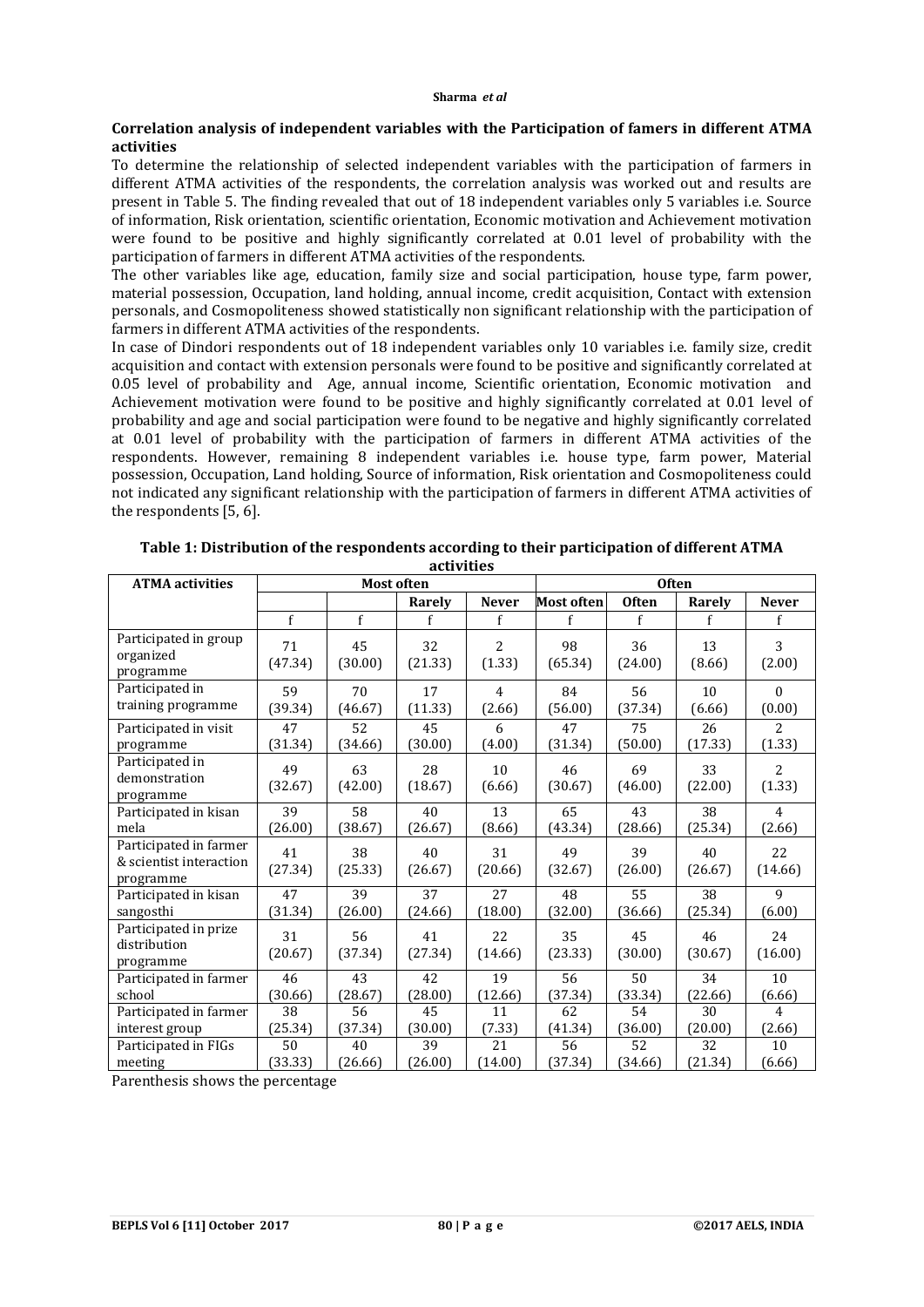#### **Sharma** *et al*

| Table 2: Distribution of respondents according to their overall participation in different activities |
|-------------------------------------------------------------------------------------------------------|
| of ATMA                                                                                               |

| <b>Extent of participation</b>                                                            | <b>Mandla</b> |       |     | <b>Dindori</b> | Pooled |       |  |  |
|-------------------------------------------------------------------------------------------|---------------|-------|-----|----------------|--------|-------|--|--|
|                                                                                           |               | $\%$  |     | $\%$           |        | $\%$  |  |  |
| $Low (1-11)$                                                                              |               | 4.66  | 4   | 2.64           | 11     | 3.66  |  |  |
| Medium (12-22)                                                                            | 90            | 60.00 | 60  | 40.00          | 150    | 50.00 |  |  |
| High (23-33)                                                                              | 53            | 35.34 | 86  | 57.33          | 139    | 46.34 |  |  |
| Total                                                                                     | 150           | 100   | 150 | 100            |        | 100   |  |  |
| Table 9. Difference between Marchie and Dinderi managed antennith managette their land of |               |       |     |                |        |       |  |  |

**Table 3: Difference between Mandla and Dindori respondents with respect to their level of knowledge about different activities of ATMA**

| Particular | Mandla | Dindori |  |  |  |
|------------|--------|---------|--|--|--|
| Mean       | 20.58  | 22.72   |  |  |  |
| S.D        | 2.25   | 2.24    |  |  |  |
| Z value    |        | 14.03** |  |  |  |

\*\* Significant at 0.01 level of probability

## **Table 4: Extent of participation among the respondents regarding different activities of ATMA**

| <b>MOS</b><br>Particular                                 |     | Mandla |                       | Dindori |            | <b>MOS</b> | Pooled  |                  | Rank        |
|----------------------------------------------------------|-----|--------|-----------------------|---------|------------|------------|---------|------------------|-------------|
|                                                          |     |        | TOS EP (%) TOS EP (%) |         |            |            |         | $TOS$ EP $(\% )$ |             |
| Participated in group organized programme                | 450 | 335    | 74.44                 | 379     | 84.22      | 900 714    |         | 79.33            |             |
| Participated in training programme                       | 450 | 334    | 74.22                 | 374     | 83.11      | 900 708    |         | 78.66            | $_{\rm II}$ |
| Participated in visit programme                          | 450 | 290    | 64.44                 | 317     | 70.44      | 900 607    |         | 67.44            | IV          |
| Participated in demonstration programme                  | 450 | 301    | 66.88                 | 309     | 68.66      | 900 610    |         | 67.77            | III         |
| Participated in kisan mela                               | 450 | 273    | 60.66                 | 319     | 70.88      | 900        | 592     | 65.77            | VI          |
| Participated in farmer & scientist interaction programme |     | 239    | 53.11                 | 265     | 58.88      |            | 900 504 | 56.00            | X           |
| Participated in kisan sangosthi                          | 450 | 256    | 56.88                 | 292     | 64.88      | 900 548    |         | 60.88            | IX          |
| Participated in prize distribution programme             | 450 | 246    | 54.66                 | 241     | 53.55      | 900        | 487     | 54.11            | XI          |
| Participated in farmer school                            | 450 | 266    | 59.11                 | 302     | 67.11      | 900 568    |         | 63.11            | <b>VIII</b> |
| Participated in farmer interest group                    | 450 | 271    | 60.22                 | 324     | 72.00      | 900 595    |         | 66.11            | V           |
| Participated in FIGs meeting                             | 450 | 269    | 59.77                 | 304     | 67.55      | 900 573    |         | 63.66            | VII         |
| Overall participation                                    |     |        | 49508080 62.22        |         | 3426 69.21 |            |         | 99006506 65.71   |             |

MOS= Maximum obtainable score, TOS= Total obtained score, EP= Extent of participation

## **Table 5: Correlation analysis of independent variables with the Participation of famers in different ATMA activities**

| S. No.         |                                  | Correlation coefficient (r) |                |  |  |
|----------------|----------------------------------|-----------------------------|----------------|--|--|
|                | <b>Independent variables</b>     | <b>Mandla</b>               | <b>Dindori</b> |  |  |
| $\mathbf{1}$   | Age                              | $-0.017$                    | .389**         |  |  |
| 2              | Education                        | 0.035                       | $-273**$       |  |  |
| 3              | Family size                      | 0.023                       | $.170*$        |  |  |
| $\overline{4}$ | Social Participation             | 0.039                       | $-255**$       |  |  |
| 5              | House type                       | $-0.034$                    | 0.128          |  |  |
| 6              | Farm power                       | 0.032                       | $-0.029$       |  |  |
| 7              | Material possession              | $-0.066$                    | $-0.039$       |  |  |
| 8              | Occupation                       | $-0.145$                    | $-0.029$       |  |  |
| 9              | Land holding                     | $-0.047$                    | 0.058          |  |  |
| 10             | Annual income                    | 0.107                       | $.308**$       |  |  |
| 11             | Credit Acquisition               | $-0.112$                    | $.168*$        |  |  |
| 12             | Sources of information           | $.880**$                    | 0.158          |  |  |
| 13             | Contact with extension personals | $-0.151$                    | $.193*$        |  |  |
| 14             | Risk orientation                 | $.872**$                    | 0.156          |  |  |
| 15             | Cosmopoliteness                  | $-0.076$                    | 0.032          |  |  |
| 16             | Scientific orientation           | $.839**$                    | .922**         |  |  |
| 17             | Economic motivation              | $.842**$                    | .933**         |  |  |
| 18             | Achievement motivation           | $.869**$                    | .917**         |  |  |

\* Significant at 0.05 probability level, \*\* Significant at 0.01 probability level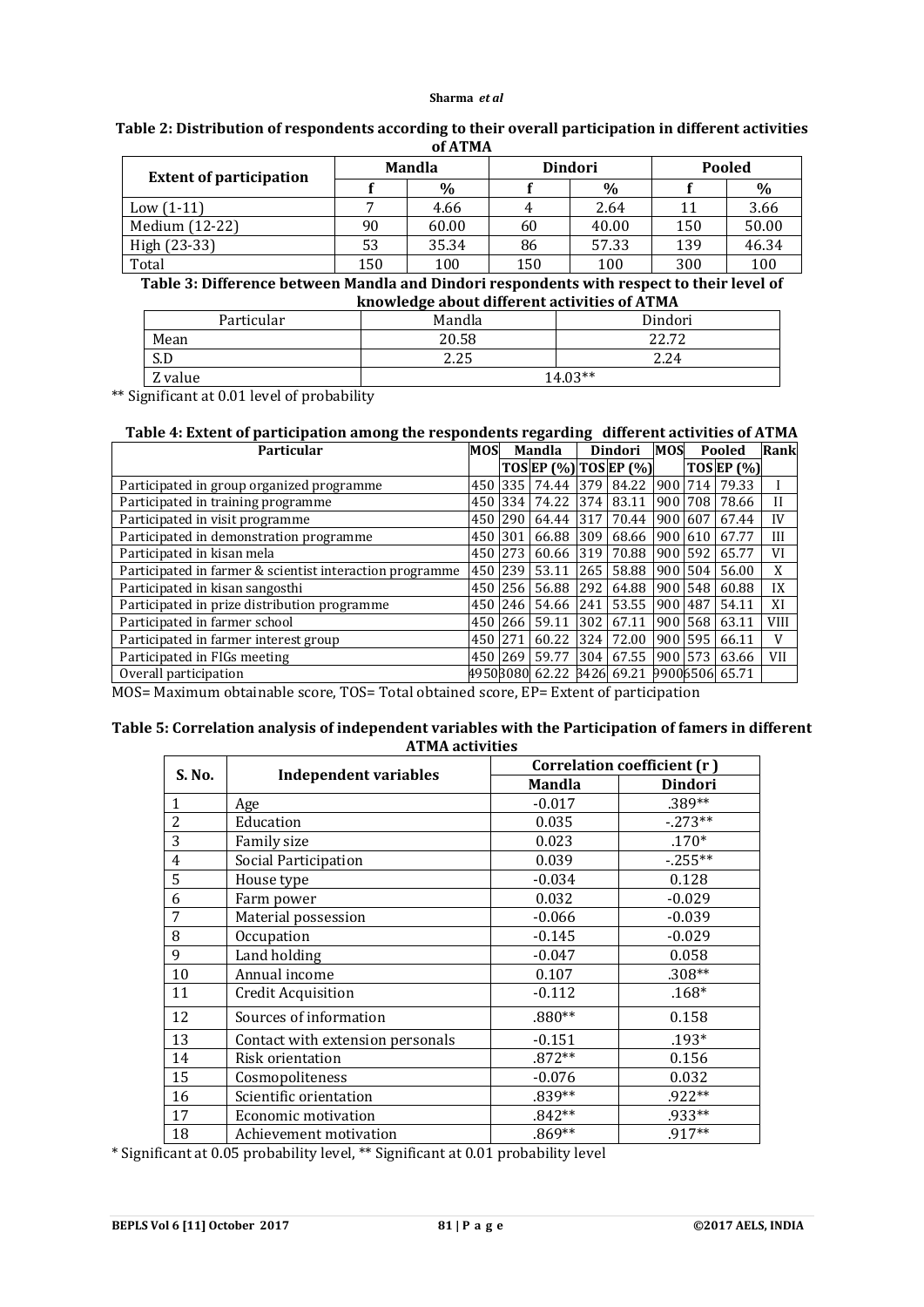#### **Sharma** *et al*

| S.                               |                                          | <b>Multiple regression coefficient</b> |                        |                |           |  |  |  |
|----------------------------------|------------------------------------------|----------------------------------------|------------------------|----------------|-----------|--|--|--|
| No.                              | <b>Independent variables</b>             |                                        | <b>Mandla</b>          | <b>Dindori</b> |           |  |  |  |
|                                  |                                          | 'b' value                              | 't' value              | 'b' value      | 't' value |  |  |  |
| $\mathbf{1}$                     | Age                                      | 0.007                                  | 0.273                  | 0.031          | 1.562     |  |  |  |
| $\overline{2}$                   | Education                                | 0.099                                  | 1.417                  | 0.051          | 0.910     |  |  |  |
| 3                                | Family size                              | $-0.026$                               | $-0.069$               | $-0.653$       | $-1.968$  |  |  |  |
| $\overline{4}$                   | Social Participation                     | 0.032                                  | 0.688                  | $-0.106*$      | $-2.430$  |  |  |  |
| 5                                | House type                               | 0.436                                  | 1.61                   | $-0.227$       | $-1.032$  |  |  |  |
| 6                                | Farm power                               | $-0.055$                               | $-0.683$               | $-0.155$       | $-1.953$  |  |  |  |
| 7                                | Material possession                      | 0.029                                  | 0.476                  | $-0.005$       | $-0.104$  |  |  |  |
| 8                                | Occupation                               | 0.225                                  | 1.503                  | 0.143          | 1.271     |  |  |  |
| 9                                | Land holding                             | 0.519                                  | 1.974                  | 0.117          | 1.188     |  |  |  |
| 10                               | Annual income                            | $0.000*$                               | $-2.283$               | 0.000          | 0.987     |  |  |  |
| 11                               | Credit Acquisition                       | $-0.056$                               | $-0.083$               | $-0.257$       | $-0.747$  |  |  |  |
| 12                               | Sources of information                   | $0.741*$                               | 2.392                  | 0.045          | 1.287     |  |  |  |
| 13                               | Contact with extension personals         | $0.561**$                              | 4.635                  | 0.070          | 0.792     |  |  |  |
| 14                               | Risk orientation                         | 1.226**                                | 4.1                    | $0.074*$       | 2.178     |  |  |  |
| 15                               | Cosmopoliteness                          | $-0.063$                               | $-0.473$               | $-0.119$       | $-1.331$  |  |  |  |
| 16                               | Scientific orientation                   | $-1.315**$                             | $-3.127$               | 0.301          | 1.341     |  |  |  |
| 17                               | Economic motivation                      | $-0.991*$                              | $-3.302$               | $0.788**$      | 3.590     |  |  |  |
| 18                               | Achievement motivation                   | $0.918*$                               | 2.266                  | $-0.162$       | $-0.586$  |  |  |  |
|                                  | ** Significant at 0.01 probability level |                                        | Multiple $R^2$         |                | 0.895     |  |  |  |
|                                  | * Significant at 0.05 probability level  |                                        | Intercept constant (a) | 12.13          | 6.32      |  |  |  |
| (at 18,131 d.f) (at 18,131 d.f.) |                                          | F value                                |                        | 44.05          | 61.85     |  |  |  |

# **Table 6: Multiple regression analysis of the independent variables with the Participation of famers in different ATMA activities**

# **Multiple regression analysis of the independent variables with the Participation of famers in different ATMA activities**

The result of multiple regression analysis is presented in Table 6 the result of multiple regression analysis reveals that, out of 18 independent variables, the two variables viz. contact with extension personals and risk orientation, contributed positively and highly significantly toward participation in different ATMA activities at 0.01 per cent level of probability and scientific orientation and economic motivation contributed negatively and highly significantly at 0.01 per cent level of probability in ATMA respondents. The three variables annual income, sources of information and achievement motivation contributed positively and significantly at 0.05 per cent level of probability toward participation in different ATMA activities of the respondents. The other variables age, education, family size, social participation, house type, farm power, material possession, occupation, land holding, credit acquisition and Cosmopoliteness had no significant contribution in participation of farmers in different ATMA activities of the respondents. In case of Dindori farmers, out of 18 variables economic motivation showed the positive and highly significant contribution at 0.01 per cent level of probability and risk orientation showed the positive and significant contribution at 0.05 per cent level of probability and social participation showed the negative and significant contribution at 0.05 per cent level of probability in participation of different ATMA activities. Remaining 15 variables age, education, family size, house type, farm power, material possession, occupation, land holding, annual income, credit acquisition, sources of information, contact with extension personales, Cosmopoliteness scientific orientation and achievement motivation had no significant contribution in participation of different ATMA activities of the respondents.

All the selected 18 variables which were fitted in regression model explained the 85.80 and 89.50 per cent of the total contribution were explained in the participation of different ATMA activities of the Mandla and Dindori respondents, respectively. The corresponding F value was found significant with 18,131 *d.f.* and 18, 131 *d.f*

# **CONCLUSION**

It concluded from the study, according to level of Participation, The study revealed that, among the different activities of ATMA programme participated most oftenly (47.33%) participated in group organized programme by respondents of Mandla district, In case of often participation (46.66%) respondents participated in training programme, as regard to rarely participation respondents